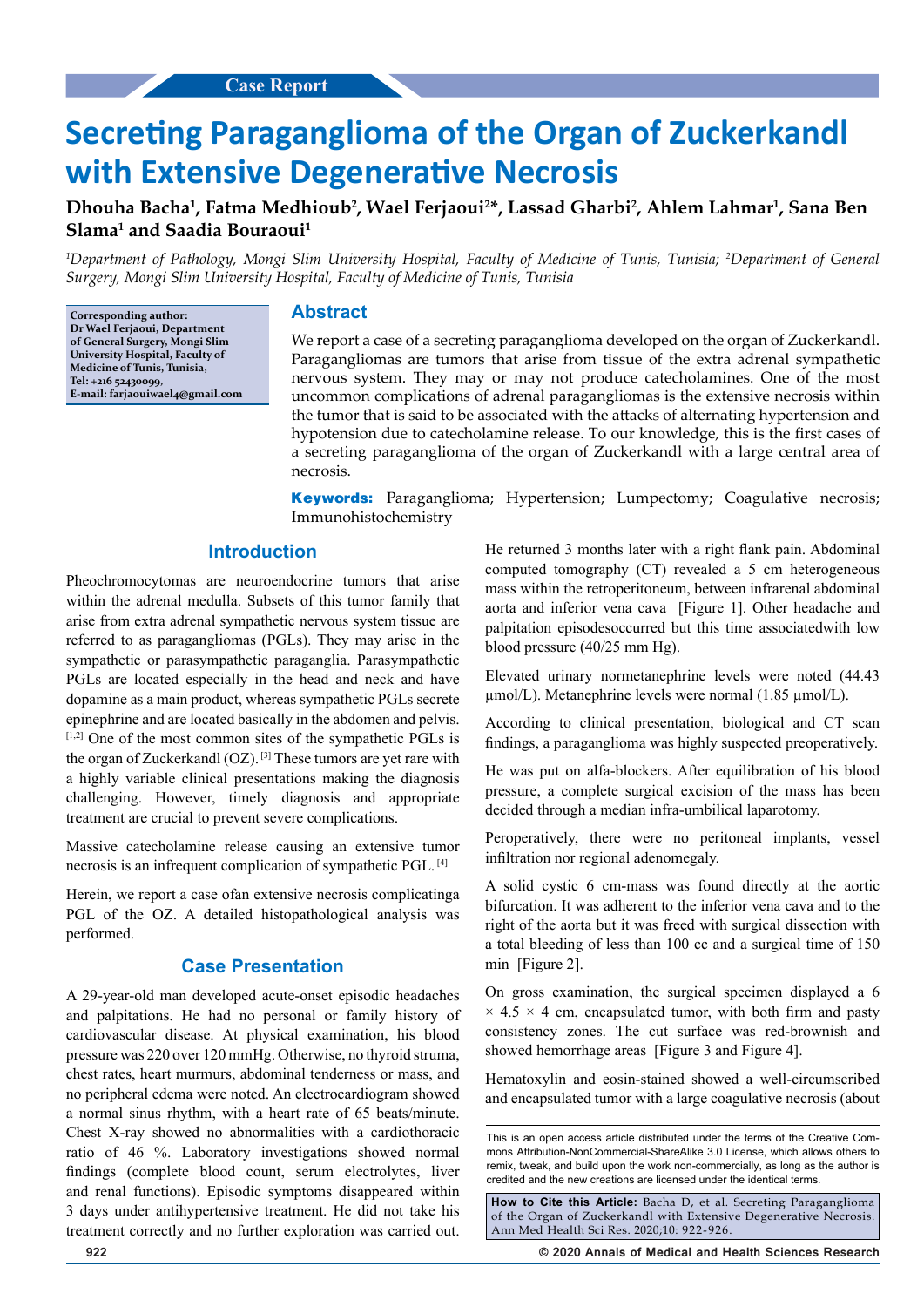

**Figure 1:** Abdominal computed tomography showing a 5 cm heterogeneous mass within the retroperitoneum, between infra renal abdominal aorta and inferior vena cava.



**Figure 2:** A solid cystic 6 cm-mass located at the aortic bifurcation, adherent to the inferior vena cava and to the right of the aorta.



**Figure 3:** The surgical specimen displayed a 6 × 4.5 × 4 cm, encapsulated tumor, with both firm and pasty consistency zones.

60% of tumor surface). Cellularity was moderate and tumor cells were polygonal, arranged in sheets and lobules surrounded by a delicate capillary network generating typical "zellballen" [Figure 5 and Figure 6]. They had an abundant and eosinophilic cytoplasm. Although nuclear pleomorphism was present, mitotic activitywas low (<1 mitosis/10 high power fields). There was no vascular nor capsular invasion. Immuohistochemical study revealed diffuse and strong expression of chromogranin and synaptophysin and a negative staining with cytokeratin. Ki-67 labeling index was less than 1%.

Postoperative course was uneventful. He was discharged in a stable state. The 2-year follow-up revealed resolution of any palpitations and his blood pressure was well controlled.



**Figure 4:** The cut surface was red-brownish and showed hemorrhage areas.



**Figure 5:** Viable and necrotic tumor areas separated by fibrous septa (between two lines). (Haematoxylin and Eosine 40x).

#### **Discussion**

The organ of Zuckerkandl (OZ) was first described in 1901 by Emil Zuckerkandl. [5] It comprises of a small mass of chromaffin cells derived from neural crest located along the aorta from the inferior mesenteric artery to aortic bifurcation. It is believed to be of greatest importance during the early gestational period as a homeostatic regulator of blood pressure, secreting catecholamines. Then, it undergoes atrophy and degenerative changes with increased stroma formation and decreased catecholamine content. [6] By adulthood, distinct microscopic groups of extra adrenal chromaffin cells endure and have the potential to develop into tumors. [7]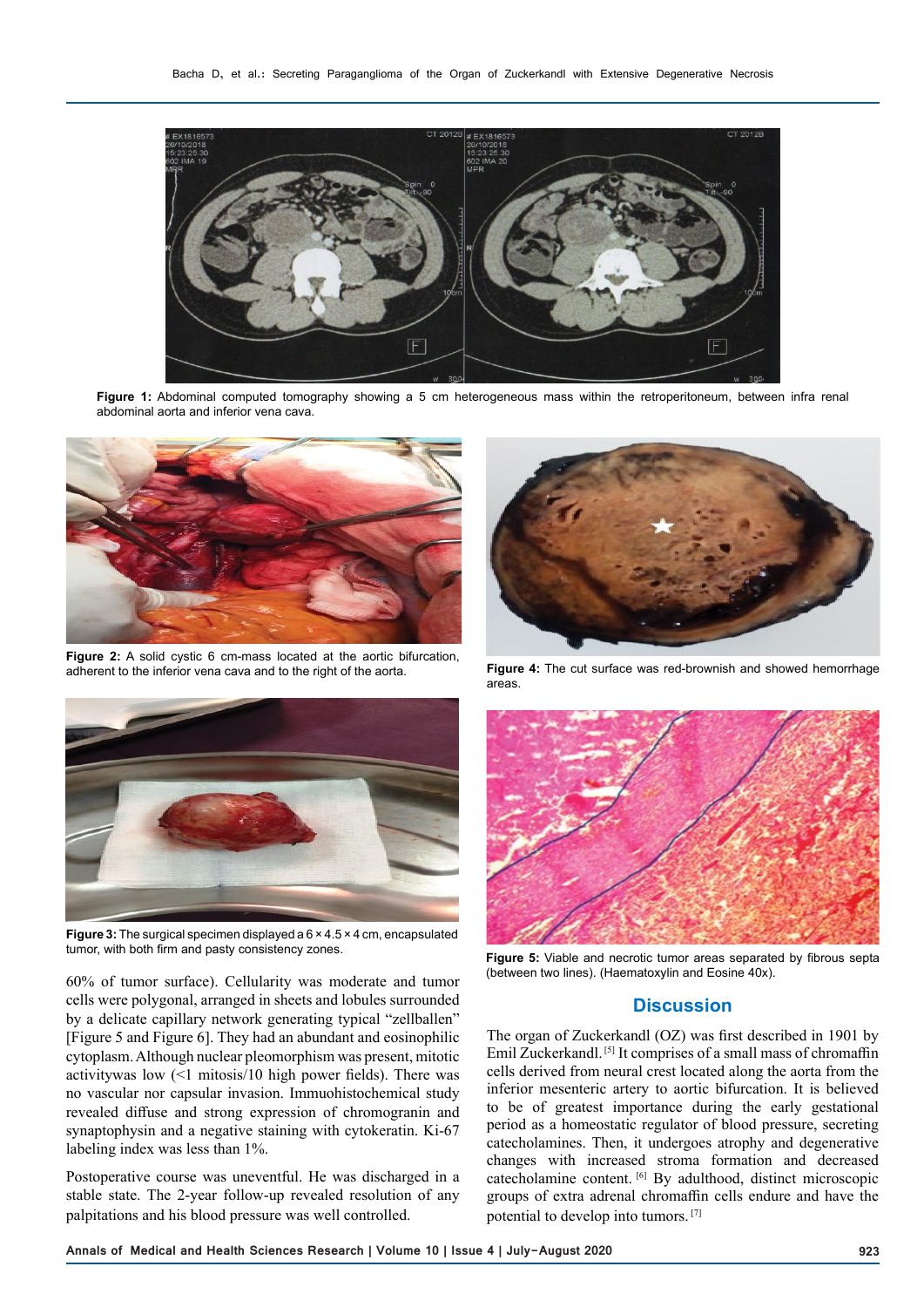

**Figure 6:** (a) Tumor cells are arranged in a "zellballen" pattern, separated by a delicate capillary network (Haematoxylin and Eosine 100x), (b) Polygonal tumor cells with abundant cytoplasm and a relatively pleomorphinc nuclei (Haematoxylin and Eosine 200x).

There are two types of tumors that may occur in the OZ: neuroblastomas which occur exclusively in children [8] and paragangliomas. The first documented case of PGL of OZ was in 1902.<sup>[9]</sup> Currently, more than a century later, there are at least 135 reported cases in the world literature [10]. They develop at any age with a highest incidence among young adults between 21 and 40 years old and an equal sex distribution. [10,11] Pediatric onset paragangliomas are almost always hereditary even in the absence of a family history, that's why a genetic testing should be offered for all pediatric patients with paragangliomas. [12] At least 30% of paragangliomas are known to be hereditary, a proportion that has increased with the discovery in 2012 of 10 susceptibility genes that are: *VHL, RET, NF1, SDHA, SDHB, SDHC, SDHD, SDHAF2, TMMEM127, MAX*. [13]

Clinical presentations vary depending on their functionality. In fact, 60% of these tumors are functional, i.e., secrete catecholamine causing therefore hypertension which can be sustained or paroxysmal, as in our case. [14] According to the World Health Organization (WHO) criteria, 74% of patients with paragangliomas of the OZ have hypertension. [15] High blood pressure can be accompanied by episodic headaches, palpitations and sweating. This classic triad is seen in less than 25% of patients. [16] At least one component of the triad occurs in approximately 50% of patients. [16] Patient may also present with sudden attacks of alternating hypertension and hypotension, as was the case with our patient. [17] Rarely, if a paroxysm is sufficiently severe, a hypertensive crisis or myocardial infarction may occur. [18]

Non-functioning tumors, clinically silent with non-elevated catecholamine levels account for 43% of PGLs. [19] Non-specific symptoms that can mimic many other conditions can be presented. Sometimes, they are related to local tumor development causing abdominal pain, mass and heaviness. Bowel, neurological and vascular signs may reveal a locoregional invasion. [20] Sometimes, the diagnosis can be made in front of metastases or as part of a hereditary disease. Despite the highly variable clinical presentation, approximately 10% of paragangliomas are discovered incidentally at imaging performed to evaluate patients with unrelated symptoms. [13]

The diagnosis relies on biochemical evidence of excess catecholamine production. Current guideline recommend that initial testing should include measurements of urinary or plasma metanephrines, metabolites of catecholamines. They are used because their metabolism is relatively constant unlike catecholamines. Normetanephrine and vanillylmandelic acid levels are also assessed. Patients with paragangliomas in the OZ have elevated normetanephrine only but not elevated metanephrine as it was in our case. It is because phenyl ethanolamine N-methyl transferase, the enzyme required for converting normetanephrine to metanephrine is not expressed in paragangliomas as it is in the adrenal medulla. [21]

As for imaging studies, abdominal and pelvic CT or MRI is usually performed first. They have similar success. [22] MRI classically shows an enhancing mass with high T2-weighted signal intensity in approximately one third of cases. [23] Other findings may include cystic change, necrosis hemorrhage and calcifications. In most cases, functional imaging by 123I-*MIBG* scintigraphy also plays an important part as it has excellent sensitivity and specificity and may help detect primary or metastatic tumors that could be missed on CT/MRI. In our case, the *MIBG* scintigraphy wasn't performed. Currently, newer modalities of functional imaging (68GA-DOTATATE PET/CT, 18F-FDOPA PET/CT) offer greater sensitivity but they are not yet widely available. [23]

Surgical resection is the treatment of choice for paragangliomas as for pheochromocytomas. It is the only possibility for a cure. It is performed preferably laparoscopy. Walz et al. have shared their experience with 27 PGLs treated by laparoscopy and they recommend a retroperitoneoscopic approach for tumors that are caudal to the renal vessels, and transabdominal laparoscopy for PGLs situated cranial to those vessels. [24] However, if the tumor is greater than 6 cm, as was the case with our patient, or there is a high-risk of malignancy, an exploratory laparotomy is required. We begin by searching for peritoneal implants, regional pathologic adenomegaly and ectopic location of chromaffin cells. Retroperitoneal access requires the mobilization of the right colon. Once the tumor is found, its relationships with the neighboring vessels should be studied. Complete excision is required. Before the operation, patients are pretreated with alphablockers to reduce mortality and surgical complications. [25] If tachyarrhythmias develop, beta-adrenergic antagonists should be added to the regimen. [10] The main concern intraoperatively is catecholamine release due to the tumor manipulation leading to a hypertensive episode. Postoperatively, blood pressure should be monitored. It is recommended plasma and/or urine metanephrines be rechecked 2-4 weeks postoperatively. A normal level indicates a successful resection.

The preoperative arterial embolization has been described mainly in cervical PGLs as its use in abdominal PGLs can expose to intestinal ischemia and liberation of catecholamines into the blood torrent which can induce a hypertensive crisis. It is reserved especially to hypervascularized and larger PGLs to debulk the tumor and reduce the surgical time and the intraoperative bleeding or to the ones that cannot be excised to diminish the effects of excessive secretion of catecholamines.<sup>[26]</sup>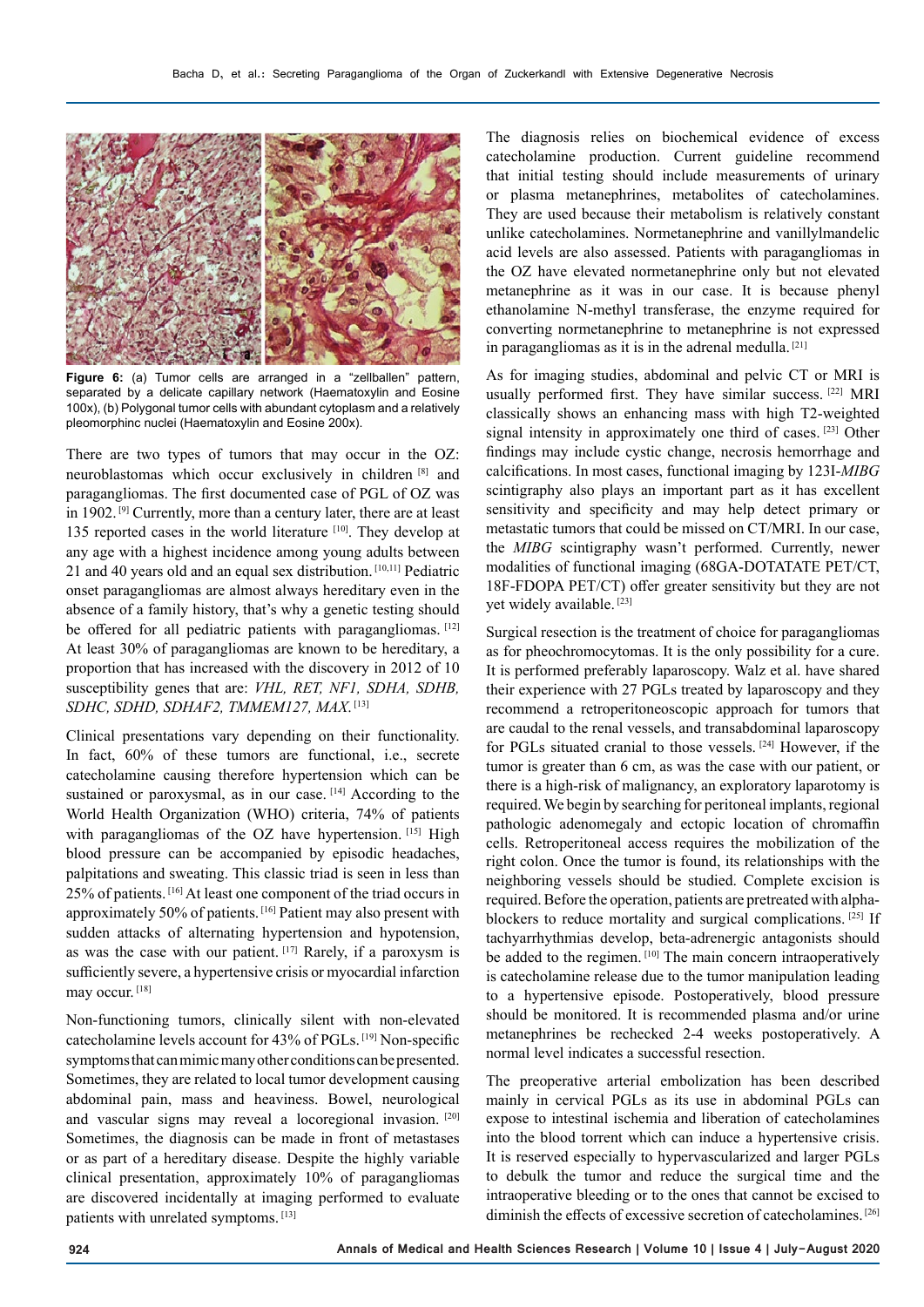Chemotherapy and radiation therapy have also been used as treatment option. Chemotherapy is considered for patients with metastatic or unresectable tumors and for neoadjuvant therapy for large bulky primary PGLs to facilitate an eventual resection.  $[27]$  Radiation therapy has been used to reduce the tumor size and to palliate the symptoms and has shown positive results when it is directed at the tumor bed and spinal metastases. [28] Chemotherapy has been used for mainly palliative purpose in malignant disease. [27]

A particularity in our case is the presence of an extensive necrotic center within the tumor. In fact, the catecholamineinduced vasoconstriction of the tumor vessels causes a chronic ischemia and then acute infarction occurs in the tumor resulting in the extensive necrosis. [29] Subsequently, fluctuating catecholamine release from the infarcts causes repeated attacks of alternating hypertension and hypotension which accelerates the progression of the extensive necrosis. Many previous cases of extensive necrosis in adrenal pheochromocytoma showed spontaneous remission of catecholamine crisis even before the surgical removal of the tumor. [4,30-32] These same cases reported that patients with tumor extensive necrosis often present with abdominal pain, [4,30-32] as it was with our patient. Most cases of spontaneous large necrosis of adrenal pheochromocytoma were shown to be benign, [4,32] but malignant cases have also been reported. [30] The 2017WHO classification defined malignant pheochromocytoma by the development of metastasis. PGLs are malignant in 10 to 40% of the cases. [18] However, the categories of benign and malignant pheochromocytomas have been eliminated for an approach based on risk stratification. The Pheochromocytoma of the Adrenal gland Scaled Score (PASS) was established in 2002 and it provides a threshold for predicting metastatic risk. [33] But this score applies only to pheochromocytomas and is not intended for use in extra-adrenal paraganglioma. Therefore, a new score, the Grading system for Adrenal Pheochromocytoma and Paraganglioma (GAPP) was developed in Japan in 2014. [34] It classifies pheochromocytomas and paragangliomas into a three-tiered grading system providing an assessment of both risk of metastasis and patient survival. It is based on histological features, Ki-67 immunohistochemistry, and hormone data. The GAPP score of our patient is 1which means the tumor is well-differentiated. Additional risk factors including tumor size >5 cm and SDHB mutation or loss of immunohistochemical expression of SDHB were also mentioned. [34] Kimura showed that the combined use of GAPP and SDHB immunohistochemistry is useful to predict tumor metastasis and patient prognosis. In fact, the reported risk of metastasis and 5-year-old survival rates are respectively 3.6% and 100% for well-differentiated tumors as in our case, 60% and 66.8% for moderately differentiated type and 88.2% and 22.4% for poorly differentiated tumors.

Unfortunately, even with confirmed successful resections by pathology, 11% of patients return with either a recurrence or metastases, usually within liver, lungs and bone. [10] Metastatic lesions have a poor prognosis with a 5-year survival rate of 36% according to one study. [28-34]

#### **Conclusion**

The paraganglioma of the organ of Zuckerkandl has a wide variety of clinical presentation. Recognizing the signs and making the appropriate diagnosis is crucial because patients who are undiagnosed can suffer severe consequences of hypertensive crises including heart attacks, strokes and even death. This case highlights the need to consider spontaneous tumor infarction due to catecholamine fluctuating release as a rare but severe complication of theses tumors. To our knowledge, this is the first case of a secreting paraganglioma of the organ of Zuckerkandl with a large central area of necrosis.

### **Competing Interests**

The authors declare that they have no competing interests.

#### **References**

- 1. Kakudo K. WHO Classification of tumours of endocrine organs chapters: Other encapsulated follicular-patterned thyroid tumors, Poorly differentiated thyroid carcinoma, Ectopic thymoma and Intrathyroid thymic carcinoma. 2017.
- 2. Thompson L. World Health Organization classification of tumours: Pathology and genetics of head and neck tumours. 2006;85.
- 3. Gill T, Adler K, Schrader A, Desai K, Wermers J, Beteselassie N. Extraadrenal pheochromocytoma at the organ of Zuckerkandl: a case report and literature review. Radiol Case Rep 2017;12:343-347.
- 4. Delaney JP, Paritzky AZ. Necrosis of a Pheochromocytoma with Shock. N Engl J Med 1969;280:1394-1395.
- 5. Zuckerkandl E. Ober Nebenorgane des Sympaticus im Retroperitonealraum des Menschen. 1901;19.
- 6. Sternberg SS, Mills SE, Carter D. Sternberg's Diagnostic Surgical Pathology [Internet]. Lippincott Williams & Wilkins; 2004. (Sternberg's Diagnostic Surgical Pathology).
- 7. Tischler SA. Atlas of Tumor Pathology: Tumors of the Adrenal Gland and Extra-Adrenal Paraganglia. 1998;109.
- 8. Berdon WE, Stylianos S, Ruzal-Shapiro C, Hoffer F, Cohen M. Neuroblastoma arising from the organ of Zuckerkandl: an unusual site with a favorable biologic outcome. Pediatr Radiol 1999;29:497-502.
- 9. Glenn F, Gray GF. Functional tumors of the organ of Zuckerkandl. Ann Surg 1976;183:578-586.
- 10. Subramanian A, Maker VK. Organs of Zuckerkandl: their surgical significance and a review of a century of literature. Am J Surg 2006;192:224-234.
- 11. Mannelli M, Castellano M, Schiavi F, Filetti S, Giacchè M, Mori L, et al. Clinically Guided Genetic Screening in a Large Cohort of Italian Patients with Pheochromocytomas and/or Functional or Nonfunctional Paragangliomas. J Clin Endocrinol Metab 2009;94:1541-1547.
- 12. Hammond PJ, Murphy D, Carachi R, Davidson DF, McIntosh D. Childhood phaeochromocytoma and paraganglioma: 100% incidence of genetic mutations and 100% survival. J Pediatr Surg 2010;45:383-386.
- 13. Gimenez-Roqueplo AP, Dahia P, Robledo M. An Update on the Genetics of Paraganglioma, Pheochromocytoma, and Associated Hereditary Syndromes. Horm Metab Res 2012;44:328-333.
- 14. Hayes WS, Davidson AJ, Grimley PM, Hartman DS. Extraadrenal retroperitoneal paraganglioma: clinical, pathologic, and CT findings. Am J Roentgenol 1990;155:1247-1250.
- 15. World Health Organization-International Society of Hypertension Guidelines for the Management of Hypertension 1999.
- 16. Baguet J, Hammer L, Mazzuco T, Chabre O, Mallion J, Sturm N, et al. Circumstances of discovery of phaeochromocytoma: a retrospective study of 41 consecutive patients. Eur J Endocrinol 2004:681-686.